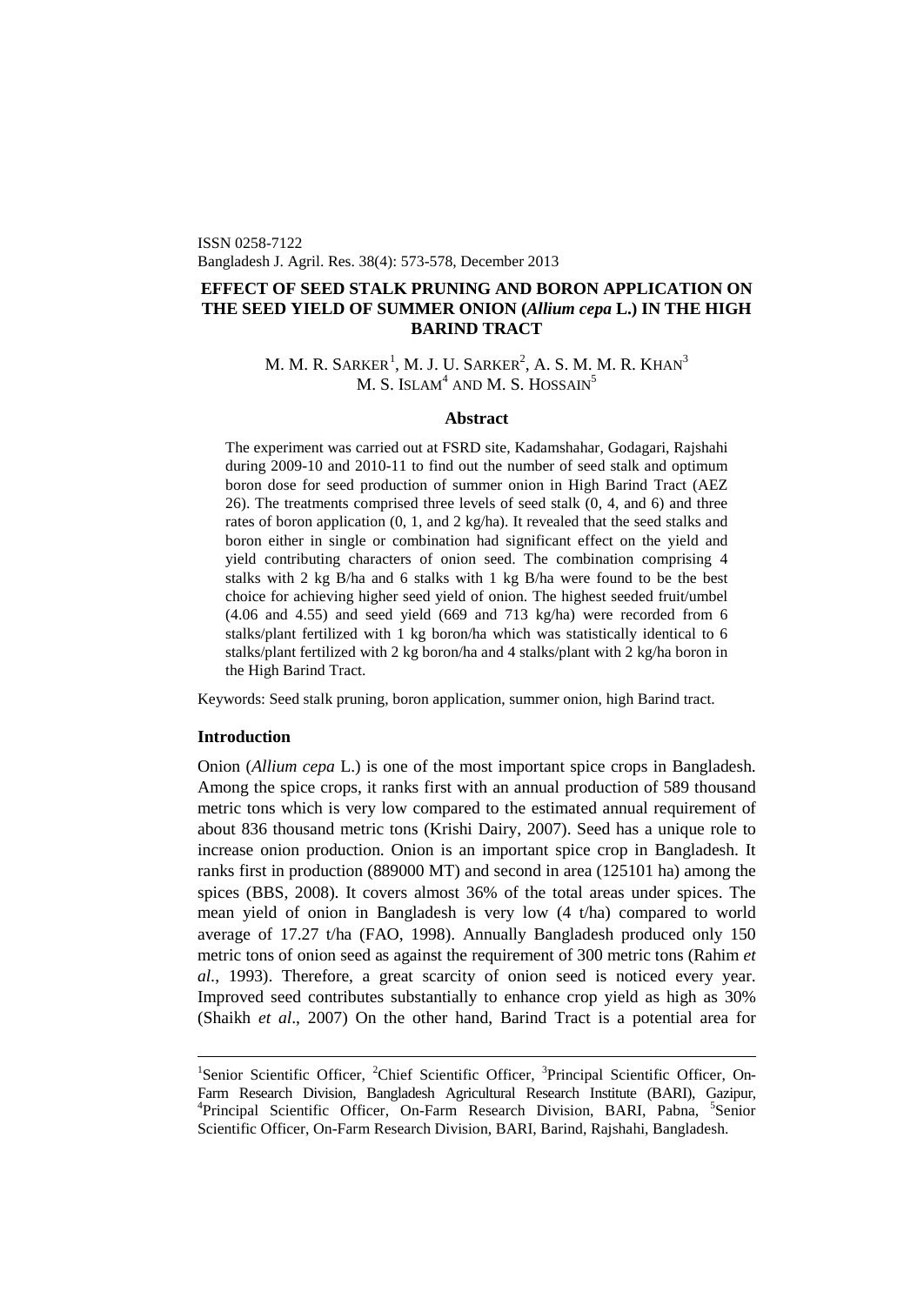quality seed production of its inherent environmental condition, usually less humid condition prevails throughout the whole rabi season and so comparatively less pest infestation is observed during that time. That is why, onion seed production in High Barind Tract is increasing day by day. Different studies revealed that boron application and number of seed stalks are two important key factors for quality seed production. Brewster (1994) observed various differences in average seed yield as it depends on genotype, locality, season, and method of seed production. According to Thompson (1979), high quality seed is critical input on which all other inputs will depend for their full effectiveness. In onion, several studies revealed that number of seed stalks is important factor for the seed yield and quality. On the other hand, boron is essential for seed setting and formation as well as seed vigour and viability in onion and so, its deficiency may be the reason of floral sterility. Therefore, considering prerequisite, the present study was undertaken to find out the keeping number of seed stalks and optimum boron dose for seed production of summer onion in High Barind Tract.

#### **Materials and Method**

The experiment was conducted at Farming System Research and Development (FSRD) site, Kadamshahar, Godagari, Rajshahi for two consecutive years (2009- 10 and 2010-11). The soil of the experimental plots belongs to Amnura series under AEZ 26. Before starting the experiment, composite soil sample (0-15 cm) was collected and analyzed in the laboratory. The soil had following characteristics, such as pH 5.5, OM 0.98%, basal N 0.06%, available P 9.36 mg/g, K 0.26 meq/100g soil, S 14.51 mg/g, Zn 1.05 mg/g, and B 0.19 mg/g. The treatments comprised three levels of seed stalk (0, 4, and 6) with three doses of boron application (0, 1, and 2 kg/ha). The experiment was laid out in a factorial randomized complete block design with three replications. Onion variety BARI Piaz-5 was used in the study. The unit plot size was  $2 \text{ m} \times 3 \text{ m}$ . The bulbs were transplanted at the spacing of 25 cm x 20 cm during  $1<sup>st</sup>$  week of November 2009 and 2010. The soil of experimental plot was treated by Furadan 5G @ 7.5 kg/ha before transplanting the bulbs. Rovral (@ 2 g/L water) and Bavistin (1 g/L water) were used simultaneously at 8-10 days intervals during vegetative stage. The plot was irrigated 7 times at 7-10 day intervals before seed maturity. Other operations viz., mulching and weeding were done in order to support normal plant growth. The crop was harvested at maturity during 10 to 15 April 2010 and 2011. Observations were made on yield components from 10 randomly selected plants per plot. Yield data was taken as plot-wise and thereafter converted into kg/ha. The data were analyzed statistically and the mean differences were adjudged by Duncan's Multiple Range Test (Gomez and Gomez, 1984).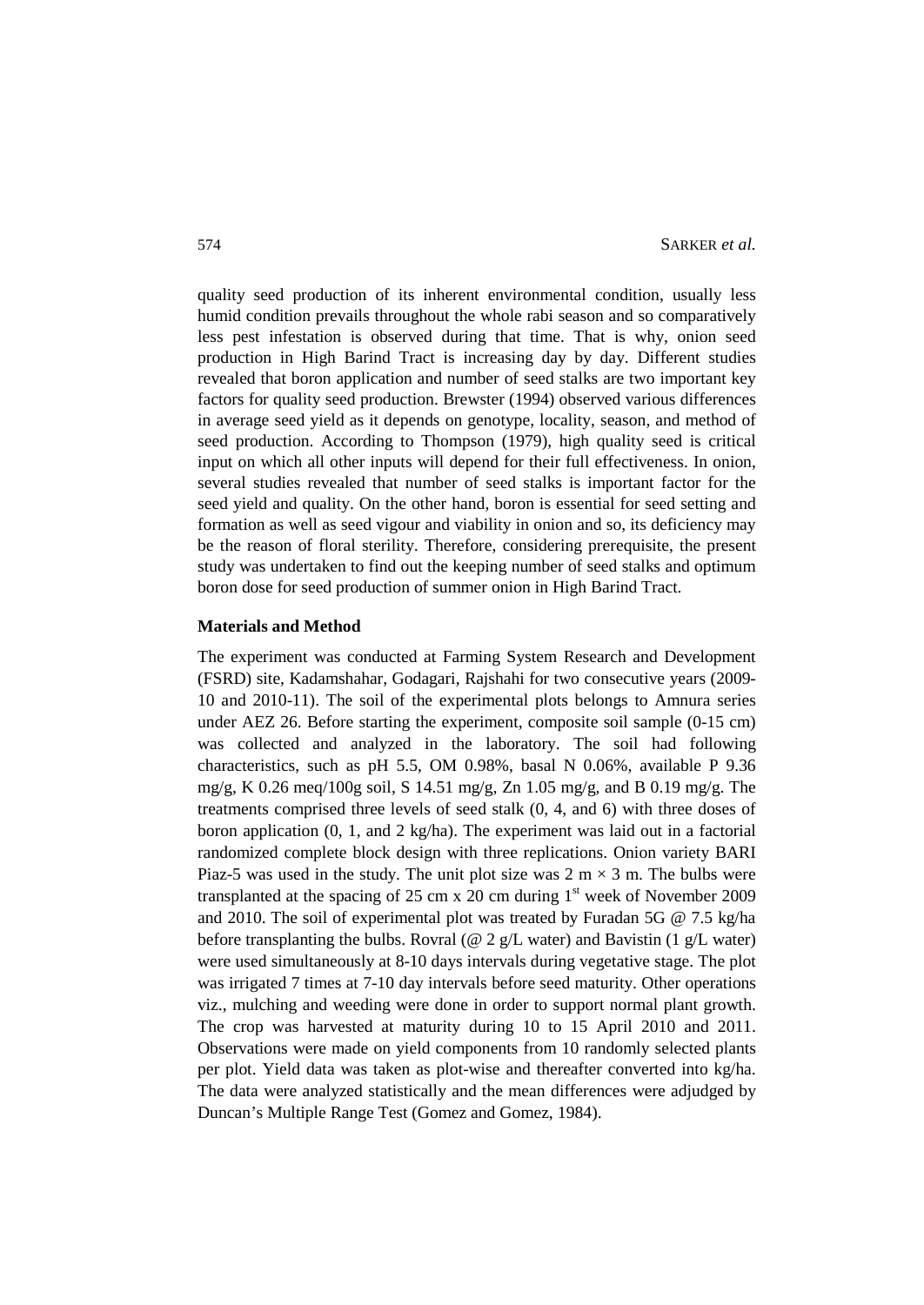#### **Effect of seed stalk**

Both the years, significant variation was observed in seed yield and yield attributes of onion with the variation of number of seed stalks (Table 1). In 2009- 2010, the maximum number of seeded fruits/umbel (303.24) and seed weight/umbel (3.95 g) were noted from keeping 4 stalks/plant. But in 2010-2011, maximum number of seeded fruits/umbel (297.0) and seed weight/umbel (3.85 g) were noted from keeping 6 stalks/plant. Both the years, maximum number of seeds/umbel (690 and 703.7) and 1000-seed weight (3.62 g and 3.29g) were also found from 4 seed stalks/plant, which was followed by 6 seed stalks/plant but minimum values were documented in no seed stalk pruning. In case of seed yield, maximum seed yield (643.66 kg/ha and 670.2 kg/ha) was produced in 6 seed stalks/plant. Morozowska *et al*. (2009) showed a significant influence on the bulb size, the number of seed stalks and the inflorescence diameter. Tall seed stalks easily fall down, which causes losses in seed yield (Rudolph, 1988).

**Table 1 Seed yield and yield attributes of summer onion as affected by number of stalks at FSRD site Kadamshahar, Rajshahi during the year of 2009-10 and 2010-11.**

| No. of<br>stalk           | Seeded fruits/<br>umbel |               | Seed wt/<br>umbel $(g)$ |               | No. of seeds/<br>umbel                                     |               | $1000$ -seed wt<br>(g) |                  | Seed yield<br>(kg/ha) |                   |
|---------------------------|-------------------------|---------------|-------------------------|---------------|------------------------------------------------------------|---------------|------------------------|------------------|-----------------------|-------------------|
|                           | 2009-<br>10             | $2010-$<br>11 | $2009 -$<br>10          | $2010-$<br>11 | 2009-<br>10                                                | $2010-$<br>11 | 2009-<br>10            | $2010 - 1$<br>11 | $2009 -$<br>10        | $2010-$<br>11     |
| $\overline{4}$            |                         |               |                         |               | 303.24a 254.4b 3.95a 3.31b 690.11a 703.7a 3.62a 3.29a 571b |               |                        |                  |                       | 62.6 <sub>h</sub> |
| 6                         |                         |               |                         |               | 293.65b 297.0a 3.76a 3.85a 670.11b 700.6a 3.61a 3.17a 644a |               |                        |                  |                       | 670a              |
| N <sub>o</sub><br>pruning | 277.43c 242.0b 3.3b     |               |                         |               | 3.92a 621.77c 613.5b 2.95b 2.88b 599ab 561c                |               |                        |                  |                       |                   |
| CV(%)                     | 2.90                    | 10.68         | 10.01                   | 9.02          | 1.82                                                       | 5.47          | 4.80                   | 7.01             | 9.75                  | 4.55              |

### **Effects of boron levels**

Significant variation was observed in seed yield and yield attributes of onion among three boron levels (Table 2). In 2009-2010, the maximum number of seeded fruits/umbel (307) and seed weight/umbel (3.94 g) were observed from 2 kg B/ha. The maximum number of seeds/umbel (679) and 1000-seed weight (3.70 g) were also found from 2 kg B/ha followed by 1 kg B/ha treatment. In 2010-2011, maximum number of seeded fruits/umbel (283.2) and seed weight/umbel (4.17 g) were found from 1 kg boron/ha. Significantly higher number of seeds/umbel (688.3) and 1000-seed weight (3.58 g) were also found from 1 kg boron/ha followed by 2 kg boron/ha treatment. But in both the years, minimum was found in control plot. In case of seed yield, the maximum seed yield (640.22 kg/ha and 655.9) was produced from 2 kg B/ha treated plot, which was followed by 1 kg B/ha treated plot but minimum in control plot. Phosphorus,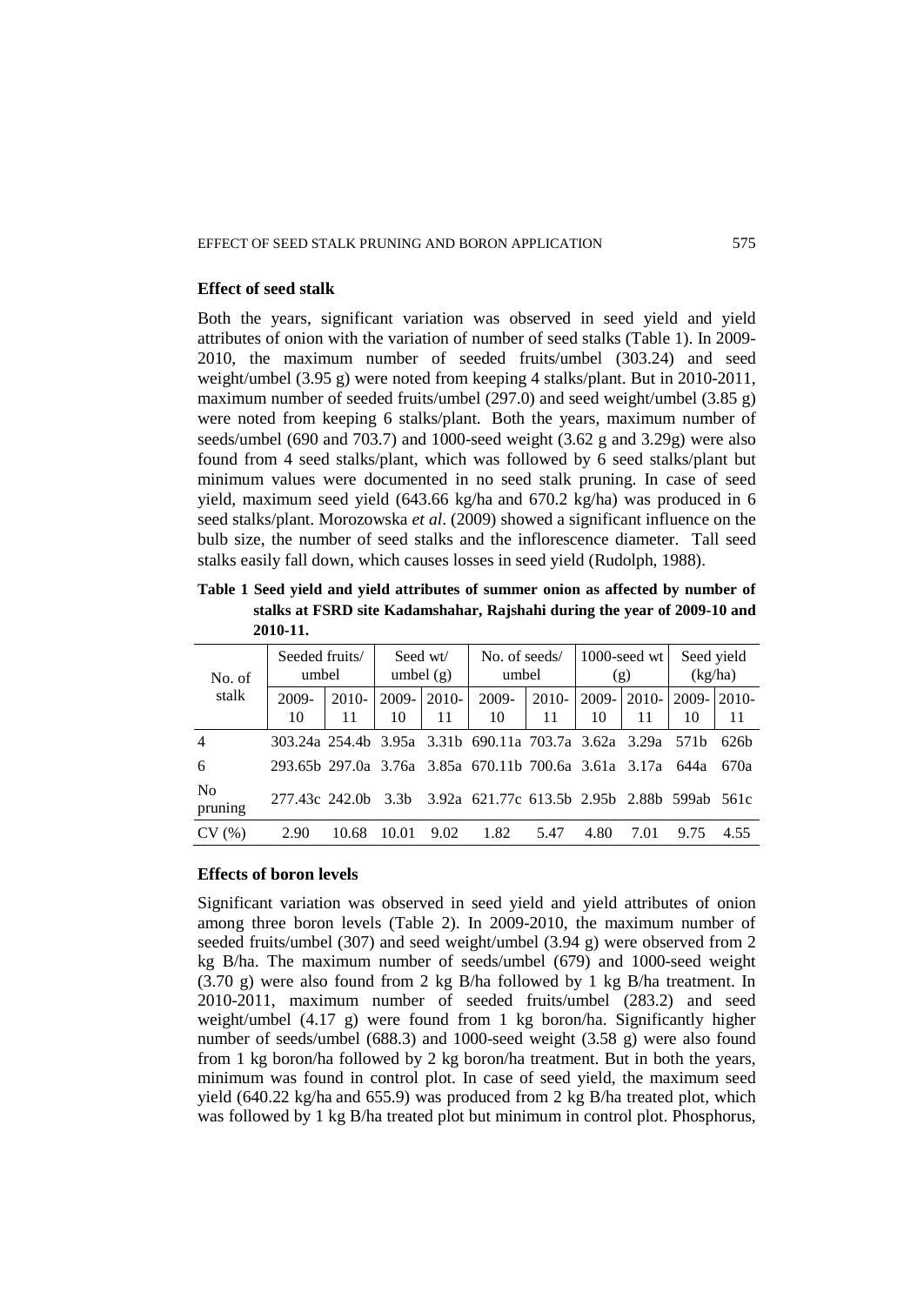potassium, and boron application had a positive effect on the productivity of onion (Howlader *et al*., 2012). According to Robinowitc *et al*. (2002) showed that foliar sprays of boron improved onion yields of the two consecutive seasons.

**Table 2. Seed yield and yield attributes of summer onion as affected by different levels of boron at FSRD site, Kadamshahar, Rajshahi during the year of 2009-10 and 2010-11.**

| <b>B</b> oron<br>levels<br>(kg/ha) | Seeded<br>fruits/umbel |               | Seed wt/<br>umbel $g$ ) |                | No. of seeds/<br>umbel                                               |             | $1000$ -seed wt<br>(g) |               | Seed yield<br>(kg/ha) |               |
|------------------------------------|------------------------|---------------|-------------------------|----------------|----------------------------------------------------------------------|-------------|------------------------|---------------|-----------------------|---------------|
|                                    | 2009-<br>10            | $2010-$<br>11 | 2009-<br>10             | $2010 -$<br>11 | $2009 -$<br>10                                                       | 2010-<br>11 | 2009-<br>10            | $2010-$<br>11 | 2009-<br>10           | $2010-$<br>11 |
| $\Omega$                           |                        |               |                         |                | 277.55c 261.3ab 3.16b 3.06b 638.33c 645.1b 3.007b 2.65c 562ab 553.6b |             |                        |               |                       |               |
|                                    |                        |               |                         |                | 289.62b 283.2a 3.90a 4.17a 664.00b 688.3a 3.58ab 3.58a 612ab 647.6a  |             |                        |               |                       |               |
| 2                                  |                        |               |                         |                | 307.20a 248.4b 3.94a 3.85a 679.67a 684.5a 3.70a 3.41ab 640a 655.9a   |             |                        |               |                       |               |
| $\%$ )                             | 2.90                   | 10.68         | 10.01                   | 9.02           | 1.82                                                                 | 5.47        | 4.8                    | 7.01          | 9.75                  | 4.55          |

**Table 3. Seed yield and yield attributes of summer onion as affected by different numbers of stalk and boron levels at FSRD site, Kadamshahar, Rajshahi during the year of 2009-10 and 2010-11.**

| Boron $\times$<br>Stalk                                     |                | Seeded<br>fruits/umbel |                                                  | Seed wt/umbel<br>(g) |                | No. of seeds/<br>umbel        |                               | $1000$ -Seed wt<br>(g) |                 | Seed yield<br>(kg/ha)         |        |
|-------------------------------------------------------------|----------------|------------------------|--------------------------------------------------|----------------------|----------------|-------------------------------|-------------------------------|------------------------|-----------------|-------------------------------|--------|
| $S_1$                                                       | $B_0$          |                        | 287.20cd 277.3abc                                | 2.78c 2.81f          |                | 669.33b                       | 672.3abc 3.08b 2.80def        |                        |                 | 495.33c                       | 533.4d |
|                                                             | $B_1$          |                        | 317.61a 238.6cd 3.48ab 3.57cde                   |                      |                | 688.66b 720.2ab               |                               | 3.91a 4.03a            |                 | 585.66ab 645.1b               |        |
|                                                             | B <sub>2</sub> |                        | 299.88bc 247.4bcd 3.62ab 3.55cde 712.33a 718.5ab |                      |                |                               |                               |                        | 3.88a 3.05cd    | 654.00a                       | 698.2a |
| B <sub>0</sub><br>S <sub>2</sub><br>$B_1$<br>B <sub>2</sub> |                | 283.67d 296.8b         |                                                  |                      | 3.08bc 3.13ef  |                               | 644.66c 657.2bcd 3.15b 2.68ef |                        |                 | 503.00b                       | 596.3c |
|                                                             |                | 312.77ab 312.8a        |                                                  | $4.06a$ $4.55a$      |                | 695.66ab 707.3ab              |                               |                        | $3.69a$ $3.54b$ | 669.17a                       | 712.9a |
|                                                             |                |                        | 289.68cd 281.2abc                                |                      |                | 4.12a 3.86bcd 698.00ab 737.4a |                               |                        | 3.99a 3.29bc    | 649.00a                       | 701.5a |
| $B_0$<br>$S_3$<br>$B_1$<br>B <sub>2</sub>                   |                | 261.77e 209.9d         |                                                  |                      | 3.62ab 3.25def | 601,00d 597.4d                |                               | 2.79c 2.47f            |                 | 496.36c                       | 531.1d |
|                                                             |                | 291.22cd 298.3ab       |                                                  |                      | 4.11a 4.39ab   | 627.66c 637.4cd               |                               |                        |                 | 3.14b 3.18bcd 564.00b         | 584.8c |
|                                                             |                | 289.28d 217.8d         |                                                  |                      | 4.14a 4.13abc  | 636.66c 605.8cd               |                               |                        |                 | 3.23b 3.99cde 562.00b 567.9cd |        |
|                                                             | CV(%)          | 2.90                   | 10.68                                            | 10.01                | 9.02           | 1.82                          | 5.47                          | 4.80                   | 7.01            | 9.75                          | 4.55   |

 $S_1$  = 4,  $S_2$  = 6,  $S_3$  = No pruning,  $B_0$  = 0,  $B_1$  = 1,  $B_2$  = 2 kg/ha

### **Interaction effects of seed stalk and boron levels**

Interaction effect of seed stalk and boron levels had significant effect on seed yield and yield attributes of onion (Table 3). In 2009-2010, the maximum number of seeded fruits/umbel (317) and 1000-seed weight (3.91 g) were found from 4 stalks/plant fertilized with 1 kg B/ha which were statistically similar with 6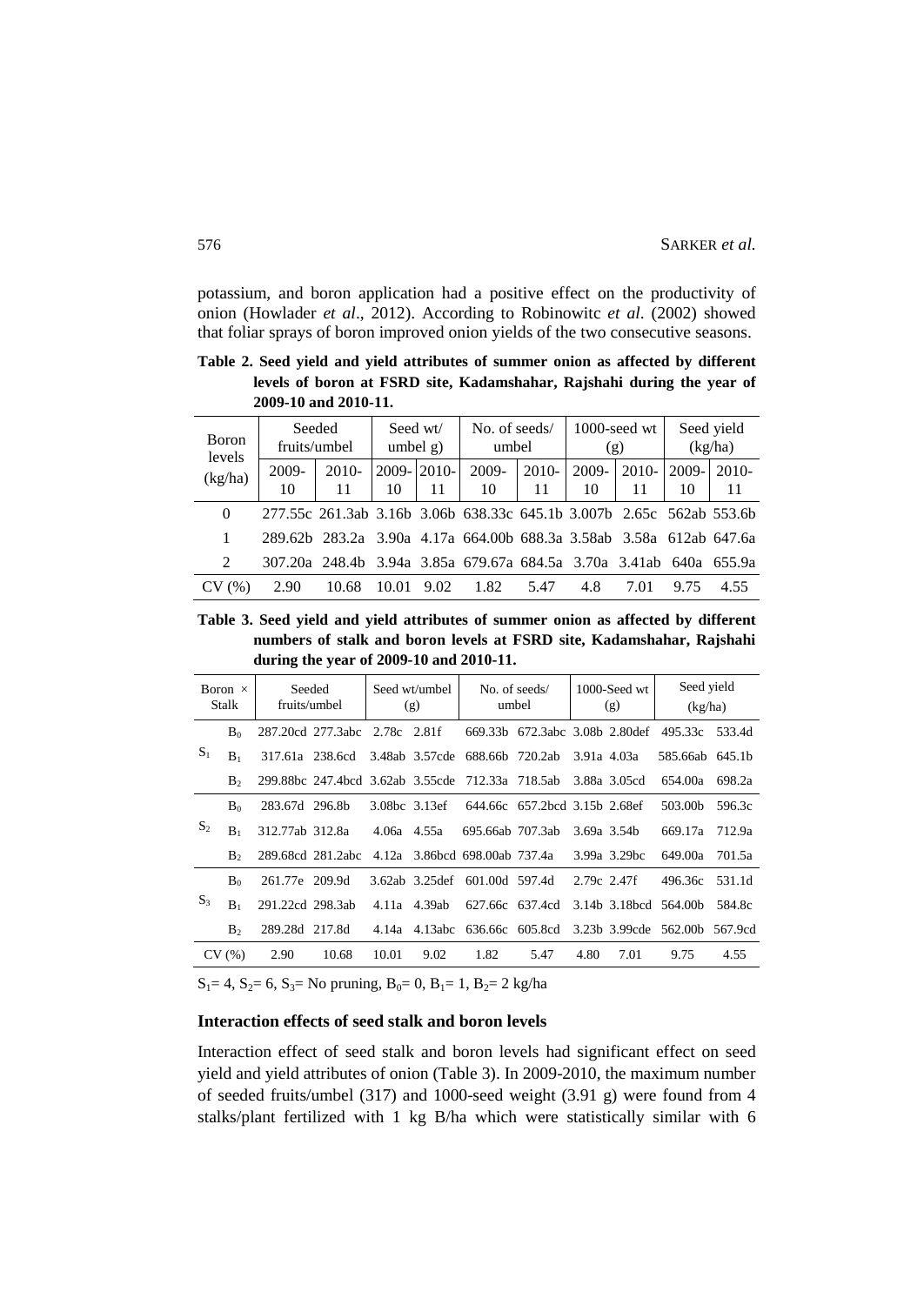stalks/plant fertilized with same dose. Higher number of seeds/umbel (712) was found from 4 stalks/plant with 2 kg B/ha, which was identical to 6 stalks/plant fertilized with 1 kg B/ha but the minimum (601) in control plot. In 2010-2011, significantly maximum number of seeded fruits/umbel (297.0) was found from keeping 6 stalks/plant, and maximum seed weight/umbel (3.85 g) was observed from keeping 6 stalks/plant which was statistically similar to no pruning treatment. Both the years, maximum seed yield (712.9 kg/ha and 669.17 kg/ha) was produced from 6 stalks/plant fertilized with 1 kg boron/ha which, was statistically identical to 4 stalks/plant fertilized with 2 kg boron/ha and 6 stalks/plant with same dose of boron. This might be due to higher number of seeds/umbel and 1000-seed weight produced from 4 and 6 stalks/plant fertilized with 1 and 2 kg boron/ha. But the minimum seed yield (495.33 and 533.40 kg/ha) was found from 4 stalks/plant fertilized with boron control plot. These results are in agreement with the results of Mehrotra *et al.* (1977) who reported that boron influences seed yield of oil seed and spices crops.

### **Conclusion**

From two years' observation, it is revealed that seed stalk and boron both either in single or in combination had significant effect on yield of onion seeds. The maximum seed yield of summer onion was produced keeping 6 stalks/plant fertilized with 1 kg boron/ha which was statistically identical to 6 stalks/plant fertilized with 2 kg boron/ha and keeping 4 stalks/plant with 2 kg boron/ha in the High Barind Tract (AEZ 26).

## **Refeences**

- BBS. 2008. Bangladesh Bureau of Statistics, Statistics Division, Ministry of Planning. Government of the People's Republic of Bangladesh, Dhaka, Bangladesh. P.136.
- Brewster, J. L. 1994. Onions and other vegetable Alliums. CAB International, UK. 236P.
- FAO. 1998. FAO Yearbook, Food and Agriculture Organization of United Nations, Rome, Italy. **51:** 135-136.
- Gomez, K. A. and A. A. Gomez. 1984. Statistical Procedures for Agricultural Research.  $2<sup>nd</sup>$  edn., John Wiley and Sons. New York.
- Howlader, M. M., M. N. Yousuf, M. M. Kamal, M. R. Khatun and H. M. K. Bashar. 2012. Effect of phosphorus, potassium and boron on onion seed production. *Int. J. Sustain. Agril. Tech.* **8**(7):28-30.
- Hrdp.1995. Training Manual, Winter Vegetable and Spices Production. Horticulture Research and Development Project (FAO/UNDP/ASDP Project: BGD/87/2005) and BADC, Dhaka. 285P.
- Krishi Dairy. 2007. Krishi Dairy, Agriculture Information Service, Ministry of Agriculture, Govt. of the People's Republic of Bangladesh, Dhaka.